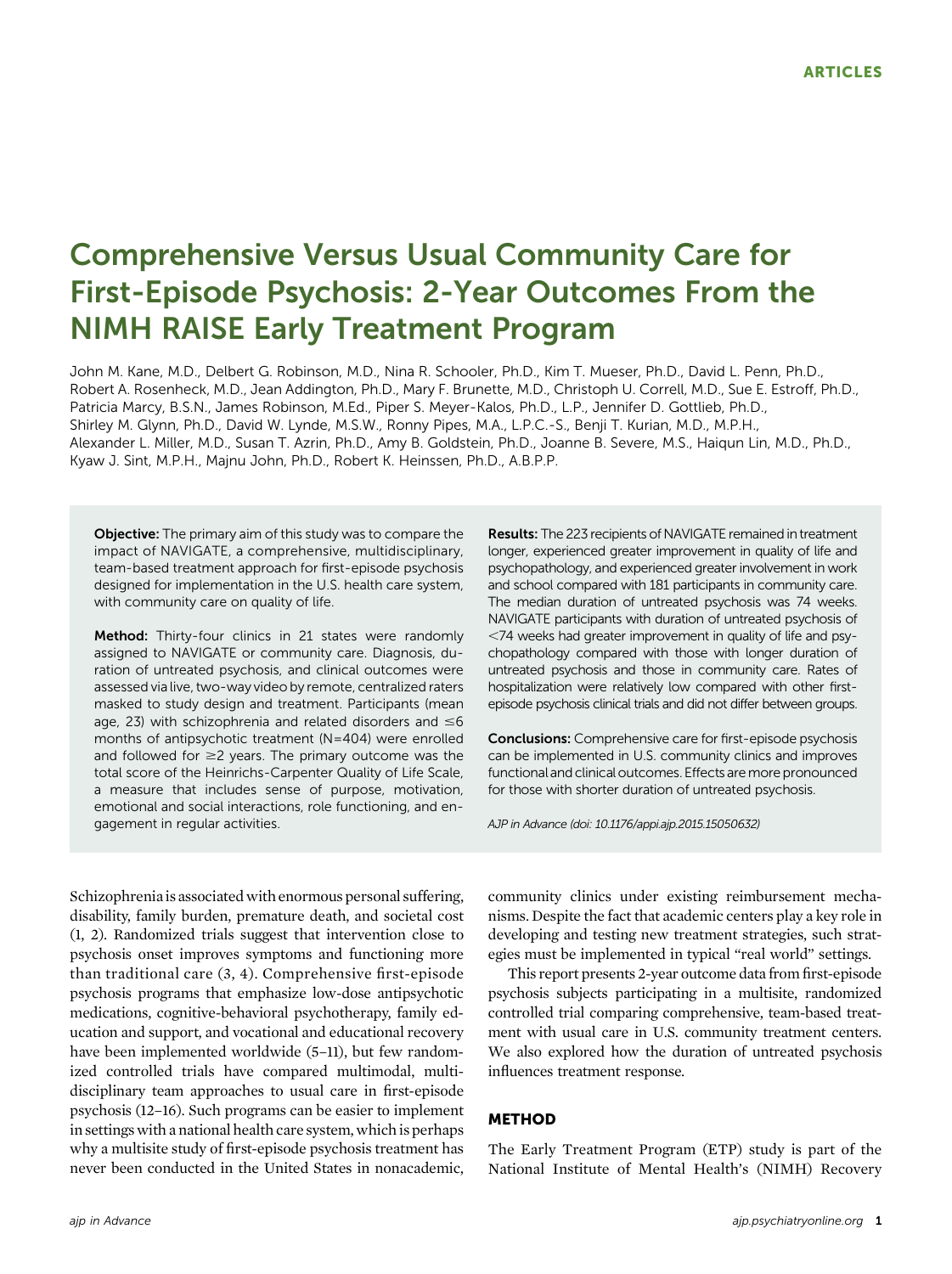After an Initial Schizophrenia Episode (RAISE) initiative. RAISE aims to develop, test, and implement person-centered, integrated treatment approaches for first-episode psychosis that promote symptomatic and functional recovery. The background, rationale, and design of the RAISE-ETP trial have been described elsewhere (17).

# Subjects

A total of 404 individuals between ages 15 and 40 were enrolled (a consort diagram appears in Figure S1 in the data supplement that accompanies the online edition of this article.) DSM-IV diagnoses of schizophrenia, schizoaffective disorder, schizophreniform disorder, brief psychotic disorder, or psychotic disorder not otherwise specified were included. Diagnoses of affective psychosis, substance-induced psychotic disorder, psychosis due to general medical conditions, clinically significant head trauma, or other serious medical conditions were excluded. All participants had experienced only one episode of psychosis (i.e., individuals with a psychotic episode followed by full symptom remission and relapse to another psychotic episode were excluded) and had  $taken \leq 6$  months of lifetime antipsychotic medications. All spoke English.

Written informed consent was obtained from adult participants and from legal guardians of those younger than 18 years old, who provided written assent. The study was approved by the institutional review boards of the coordinating center and the participating sites. The NIMH Data and Safety Monitoring Board provided study oversight.

# Clinical Sites and Randomization

Thirty-four community mental health treatment centers in 21 states were selected via national search. Site eligibility criteria included experience treating people with schizophrenia; interest in offering early intervention services for first-episode psychosis; sufficient staff to implement the experimental intervention; ability to recruit an adequate number of subjects; and institutional assurance that research assessments would be completed. Academic centers or sites with existing first-episode psychosis programs were excluded.

RAISE-ETP employed a cluster randomization design; that is, randomization by clinic rather than by individual patient (18). Clinics were randomly assigned to the experimental intervention (N=17) or to standard care (N=17). None withdrew after randomization.

# Interventions

The experimental treatment, NAVIGATE (19), includes four core interventions: personalized medication management (assisted by COMPASS, a secure, web-based decision support system developed for RAISE-ETP); family psychoeducation; resilience-focused individual therapy; and supported employment and education (SEE). Treatment was supported through existing funding mechanisms except for SEE, which is not supported in many locations. SEE services (5 hours/ week) were supported with research funds.

Treatment components were offered and implemented within a shared decision-making, patient-preference framework (20). Weekly team meetings facilitated communication and coordination. NAVIGATE sites received initial training in team-based first-episode psychosis interventions, and ongoing expert consultation facilitated fidelity (19). We continually assessed clinicians' competence and monitored team functioning. These assessments will be reported later.

The control condition, "community care," is psychosis treatment determined by clinician choice and service availability. Community care sites received no additional training or supervision except for guidance regarding subject recruitment, retention, and collection of research data.

# Research Infrastructure

Part-time study directors and research assistants recruited subjects and performed on-site research assessments. All research personnel participated in training on goals and procedures. Subject attrition was minimized through regular contact by the coordinating team with research staff to reinforce retention efforts and through a progressive reimbursement schedule for trial participants completing outcome assessments.

# Trial Duration

Enrollment occurred between July 2010 and July 2012. Each subject was provided at least 2 years of treatment. There was no threshold for discontinuing patients, even after lengthy interruptions. Study assessments were suspended during periods of incarceration or hospitalization but were resumed after release or discharge. Subjects could continue research assessments even if they discontinued NAVIGATE or community care treatment. The last subject who entered completed 2 years of treatment in July 2014.

# Assessment Strategy and Measures

Trained interviewers using live, two-way video conferencing performed diagnostic interviews and assessments of symptoms and quality of life. Remote assessment via two-way video conferencing is comparable to face-to-face assessments in patient acceptability and reliability (21). Centralized assessors, who were masked to individual treatment assignments and overall study design, administered the Structured Clinical Interview for DSM-IV (SCID) for diagnosis and duration of untreated psychosis; the Positive and Negative Syndrome Scale (PANSS) (22); the Clinical Global Impressions Scale (CGI) severity of illness score; the Calgary Depression Scale for Schizophrenia (23); and the Heinrichs-Carpenter Quality of Life Scale (24), our primary outcome measure. The Quality of Life Scale has 21 items rated from a semistructured interview. It covers areas including sense of purpose, motivation, emotional and social interaction, role functioning, and engagement in regular activities. The SCID was completed at baseline and at 1 year; other measures were completed every 6 months.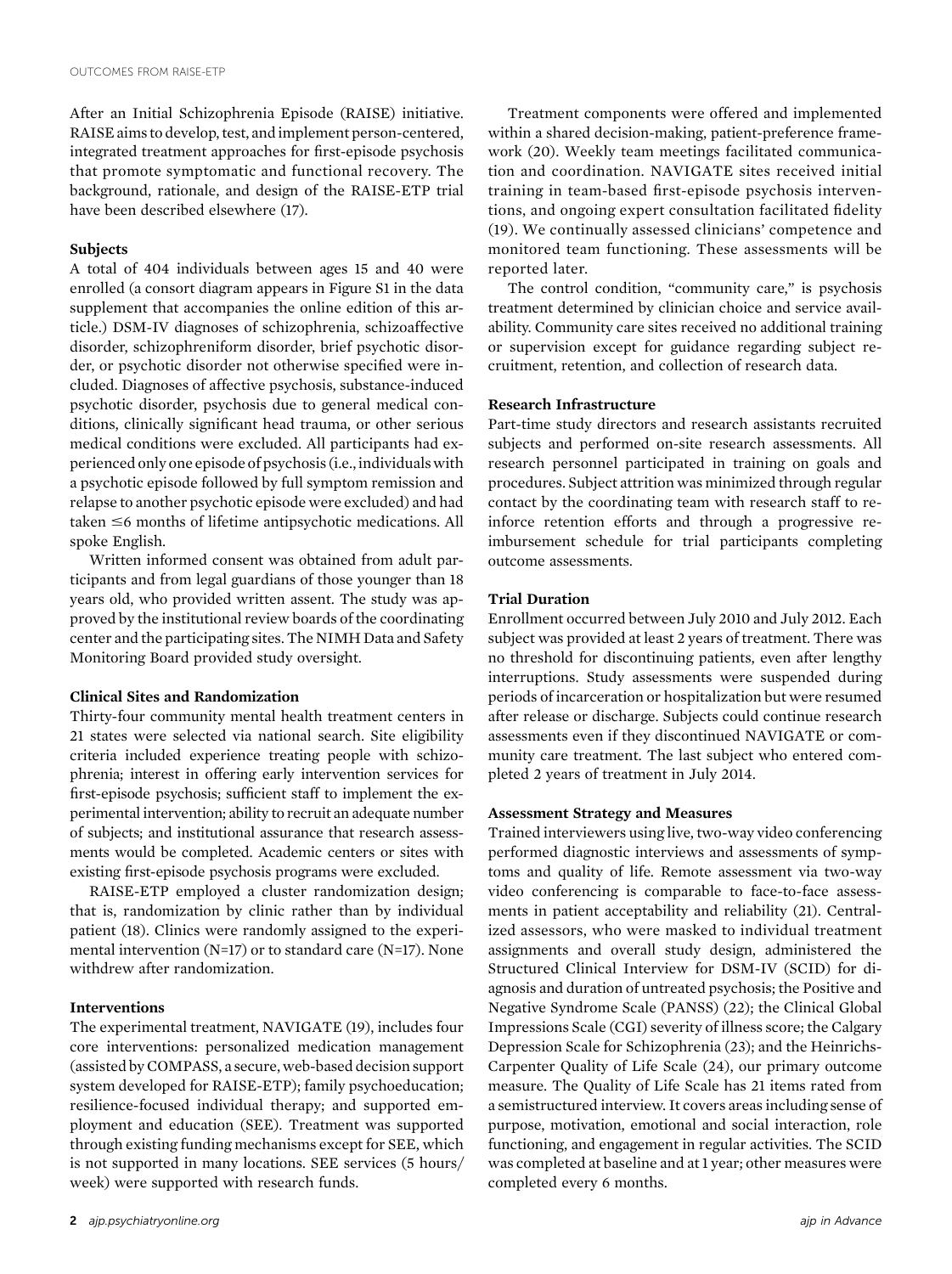Site research assistants interviewed participants monthly to complete the Service Use and Resource Form (25, 26) to capture participation in work or school; use of inpatient, residential, emergency, and outpatient mental health and medical services in the previous month; and self-reported days of alcohol or drug use. The Service Use and Resource Form includes questions concerning four specific NAVIGATE interventions, allowing treatment groups to be compared on receipt of key services. Time remaining in treatment was defined as the time from randomization to the time of the last mental health service received based on the Service Use and Resource Form assessments.

#### Data Analysis

The analysis of the primary outcome (the total Quality of Life score) compared treatments across 2 years (at baseline, at 6 months, at 12 months, at 18 months, and at 24 months). The analysis model was a three-level mixed-effects linear regression model with a linearized term for time, an interaction of treatment group by linearized time, and a random intercept and a random slope for linearized time at both patient and site levels. To enhance analysis interpretability, time was linearized through square root or logarithmic transformation because outcome plots over time for both treatment groups showed greater improvement in the earlier months and leveling off in the later months. The group organized by linearized time interaction was tested to assess the difference between treatmentsin the rate ofimprovement on the Quality of Life Scale. The alpha level for analysis of the total Quality of Life Scale score was preset at 0.05.

Clustered, randomized trials typically have a limited number of clusters that could cause an imbalance between treatment groups on baseline measures, and this imbalance may confound the relationship between treatments and patient-level outcomes. A generalized linear mixed-effects regression model with a random effect (intercept) for site was used to identify baseline measures that were significantly different between the treatment groups. The identified baseline variables that were also significantly correlated with the Quality of Life Scale were included in the above model. The main effect of treatment would have been included had the baseline Quality of Life Scale been significantly different between the two treatment groups because the baseline Quality of Life Scale was modeled as part of the longitudinal response. A sensitivity analysis (available upon request) with no baseline covariate adjustment was also conducted based on the expectation of no significant baseline differences between treatment groups due to randomization.

In a further analysis, time was coded into dummy variables for categorical levels following baseline (at 6 months, at 12 months, at 18 months, and at 24 months). An additional dummy variable for baseline time (time=0) would have been included had the baseline Quality of Life Scale been significantly different between the two treatment groups. Random effects for site and patient were also included. The same adjustment for potentially confounding baseline variables, as

described above, was used. Interaction between treatment group and each of the dummy variables of time was tested to identify specific times at which there were significant differences between treatment groups.

In models with either linearized or categorical time, Akaike's information criterion was used to compare independent, firstorder autoregressive, and unstructured covariance structures for repeated measures. Analyses of secondary outcomes, using a comparable approach, were conducted on subscales of the Quality of Life Scale and onmeasures of symptoms (PANSS total score and five factors, see reference 27; CGI severity score; and the Calgary Depression Scale for Schizophrenia). Service use analyses were based on a mixed-effects Poisson regression model with both site- and patient-level random effects. The same approach, as described above, was applied to the inclusion of baseline covariates and time transformation. We did not adjust for multiple comparisons in the analysis of secondary outcomes, which were exploratory in nature (28).

To evaluate the effect of duration of untreated psychosis as a moderator of treatment effectiveness, an additional fixed effect of duration of untreated psychosis (representing values below or above the median) and a three-way interaction of duration of untreated psychosis by linearized time and by a treatment indicator (referring to one of the treatment groups) were evaluated. This three-way interaction compared the slope of linearized time for patients in the indicated treatment group who were above and who were below the median duration of untreated psychosis. The median split approach was selected to maximize statistical power and optimize interpretation of findings. The moderating effect of duration of untreated psychosis was tested using the three-way interaction only after the significant difference in the rate of improvement between the two treatment groups was declared.

The 2-year treatment effect size was determined by the change from baseline to 2 years using the estimates derived from the mixed model, divided by the pooled baseline standard deviation of the outcome measure (Cohen's d) (29).

For each analysis, we checked the model assumptions and diagnostics, including the normality assumption for random effects and the distribution of residuals.

Sample size calculations for mixed-effects linear regression analyses assumed that the within-subject intraclass correlation coefficient (ICC) would range from 0.30 to 0.60 and that the within-site ICC would be 0.10. With at least N=145 per group, even after attrition, the proposed design provided power in excess of 0.90 to detect an overall group difference and the difference in rate of change over time for a standardized effect size at the 24-month visit as small as 0.40 standard deviation units (9 Quality of Life Scale points).

#### RESULTS

## Participant Characteristics

NAVIGATE and community care groups included 223 and 181 patients, respectively. Demographic and other baseline characteristics are presented in Table 1. The mean age was 23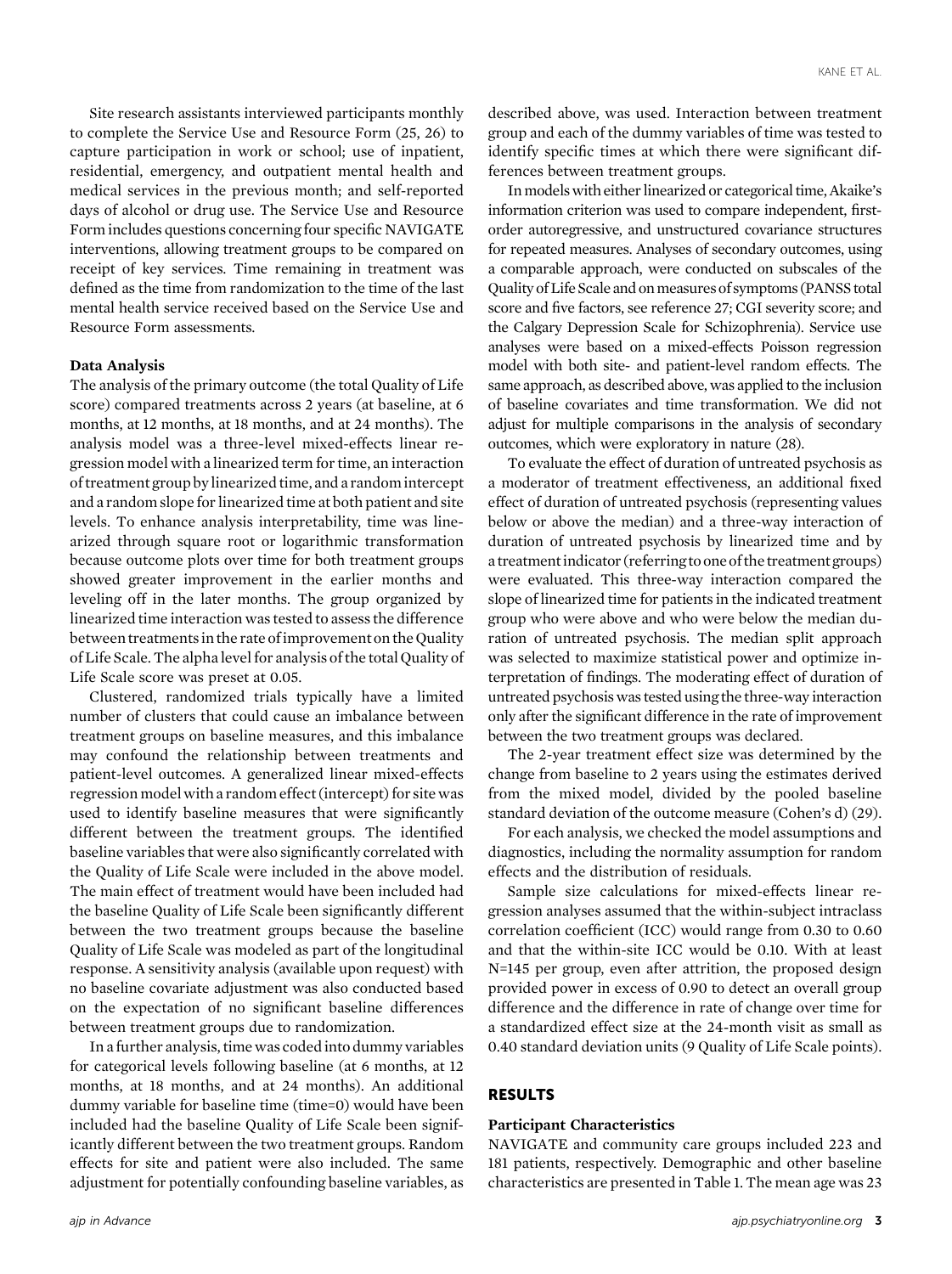#### TABLE 1. Participant Demographic and Clinical Characteristics at Baseline

| Characteristic                                        |          | Community<br>Care (N=181) | <b>NAVIGATE</b><br>$(N=223)$ |                      | Unadjusted p              | Analysis |                    |       |
|-------------------------------------------------------|----------|---------------------------|------------------------------|----------------------|---------------------------|----------|--------------------|-------|
| <b>Categorical Variables</b>                          | N        | $\%$                      | N                            | $\%$                 | Unadjusted p <sup>a</sup> | F        | df                 | $p^b$ |
| Male                                                  | 120      | 66                        | 173                          | 78                   | 0.04                      | 3.86     | 1,370              | 0.05  |
| Race                                                  |          |                           |                              |                      | 0.01                      | 1.28     | 2,336              | 0.28  |
| White                                                 | 80       | 44                        | 138                          | 62                   |                           |          |                    |       |
| African American                                      | 89       | 49                        | 63                           | 28                   |                           |          |                    |       |
| Other<br>Hispanic                                     | 12<br>18 | 7<br>10                   | 22<br>55                     | 10<br>25             | 0.01                      | 3.24     | 1, 370             | 0.07  |
|                                                       |          |                           |                              |                      |                           |          |                    |       |
| Marital status                                        |          |                           |                              |                      | 0.67                      | 0.28     | 2,336              | 0.76  |
| Presently married<br>Widowed/divorced/                | 10<br>8  | 6<br>4                    | 14<br>14                     | 6<br>6               |                           |          |                    |       |
| separated                                             |          |                           |                              |                      |                           |          |                    |       |
| Never married                                         | 163      | 90                        | 195                          | 87                   |                           |          |                    |       |
| Current residence                                     |          |                           |                              |                      | 0.97                      |          | $0.08$ 3, 302 0.97 |       |
| Independent living                                    | 32       | 18                        | 40                           | 18                   |                           |          |                    |       |
| Supported or structured                               | 7        | 4                         | 7                            | 3                    |                           |          |                    |       |
| Family, parents,                                      | 129      | 71                        | 158                          | 71                   |                           |          |                    |       |
| grandparents,                                         |          |                           |                              |                      |                           |          |                    |       |
| or sibling                                            |          |                           |                              |                      |                           |          |                    |       |
| Homeless, shelter,                                    | 13       | 7                         | 18                           | 8                    |                           |          |                    |       |
| or other                                              |          |                           |                              |                      |                           |          |                    |       |
| Patient's education                                   |          |                           |                              |                      | 0.74                      | 0.36     | 3, 301             | 0.78  |
| Some college or higher                                | 54       | 30                        | 71                           | 32                   |                           |          |                    |       |
| Completed high school                                 | 58       | 32                        | 75                           | 34                   |                           |          |                    |       |
| Some high school                                      | 58       | 32<br>6                   | 67<br>9                      | 30<br>$\overline{4}$ |                           |          |                    |       |
| Some or completed<br>grade school                     | 11       |                           |                              |                      |                           |          |                    |       |
| Mother's education                                    |          |                           |                              |                      | 0.17                      | 1.06     | 3, 302 0.37        |       |
| Some college or higher                                | 65       | 36                        | 102                          | 46                   |                           |          |                    |       |
| Completed high school                                 | 51       | 28                        | 60                           | 27                   |                           |          |                    |       |
| Some high school or                                   | 32       | 18                        | 27                           | 12                   |                           |          |                    |       |
| grade school                                          |          |                           |                              |                      |                           |          |                    |       |
| No school or unknown                                  | 33       | 18                        | 34                           | 15                   |                           |          |                    |       |
| Current student                                       | 47       | 26                        | 35                           | 16                   | 0.01                      | 4.77     | 1, 370             | 0.03  |
| Currently working                                     | 30       | 17                        | 28                           | 13                   | 0.25                      | 1.30     | 1, 370             | 0.25  |
| Type of insurance                                     |          |                           |                              |                      | 0.03                      | 1.28     | 2,333              | 0.28  |
| Private                                               | 27       | 15                        | 55                           | 25                   |                           |          |                    |       |
| Public<br>Uninsured                                   | 66       | 37                        | 61                           | 27                   |                           |          |                    |       |
|                                                       | 88       | 49                        | 104                          | 47                   |                           |          |                    |       |
| SCID <sup>c</sup> diagnosis                           |          |                           |                              |                      | 0.60                      | 0.58     | 5, 234             | 0.72  |
| Schizophrenia                                         | 101      | 56                        | 113                          | 51                   |                           |          |                    |       |
| Schizoaffective bipolar<br>Schizoaffective depressive | 13<br>25 | $\prime$<br>14            | 11<br>32                     | 5<br>14              |                           |          |                    |       |
| Schizophreniform                                      | 24       | 13                        | 43                           | 19                   |                           |          |                    |       |
| provisional or definite                               |          |                           |                              |                      |                           |          |                    |       |
| Brief psychotic disorder                              | 1        | 1                         | 1                            | 1                    |                           |          |                    |       |
| Psychotic disorder not                                | 17       | 9                         | 23                           | 10                   |                           |          |                    |       |
| otherwise specified                                   |          |                           |                              |                      |                           |          |                    |       |
| Lifetime alcohol use                                  |          |                           |                              |                      | 0.08                      | 2.49     | 2,336 0.08         |       |
| Did not meet criteria                                 | 123      | 68                        | 134                          | 60                   |                           |          |                    |       |
| Met abuse criteria                                    | 16       | 9                         | 36                           | 16                   |                           |          |                    |       |
| Met dependence criteria                               | 42       | 23                        | 53                           | 24                   |                           |          |                    |       |
| Lifetime cannabis use                                 |          |                           |                              |                      | 0.22                      | 146      | 2,336 0.23         |       |
| Did not meet criteria                                 | 123      | 68                        | 137                          | 61                   |                           |          |                    |       |
| Met abuse criteria                                    | 21       | 12                        | 39                           | 18                   |                           |          |                    |       |
| Met dependence criteria                               | 37       | 20                        | 47                           | 21                   |                           |          |                    |       |
| Prescribed one or more<br>antipsychotics at consent   | 155      | 86                        | 182                          | 82                   | 0.28                      | 0.36     | 1, 370             | 0.55  |

in both groups. Of the two groups, 90% of community care patients and 89% of NAVIGATE patients met schizophrenia-spectrum criteria; the proportions for schizophrenia were 56% and 51%, respectively. Neither mean (Table 1) nor median (88 weeks for community care and 66 weeks for NAVIGATE, z=0.94, p=0.35) duration of untreated psychosis differed significantly between groups. Median duration was 74 weeks for the entire sample. Most patients (71% in both groups) lived with their families. Detailed descriptions of duration of untreated psychosis findings (30), baseline medication status and history (31), and baseline medical and metabolic measures (32) have been published elsewhere. NAVIGATE participants differed significantly from community care participants on four measures: NAVIGATE had significantly more males (77.6% compared with 66.2%, p=0.05); a smaller proportion with prior hospitalization (76.3% compared with 81.6%, p=0.05); worse PANSS total scores (p=0.02); and fewer attending school at baseline (15.7% compared with 26.0%, p=0.03).

## Main Outcomes

On a series of treatment validity measures, NAVIGATE participants were much more likely to endorse receipt of key services included in the experimental intervention than patients in community care (Figure 1;  $p<0.0001$  for each of the four services). Participants assigned to NAVIGATE remained in treatment longer than community care patients (a median of 23 months compared with a median of 17 months,  $p<0.004$ ; see Figure S2 in the online data

continued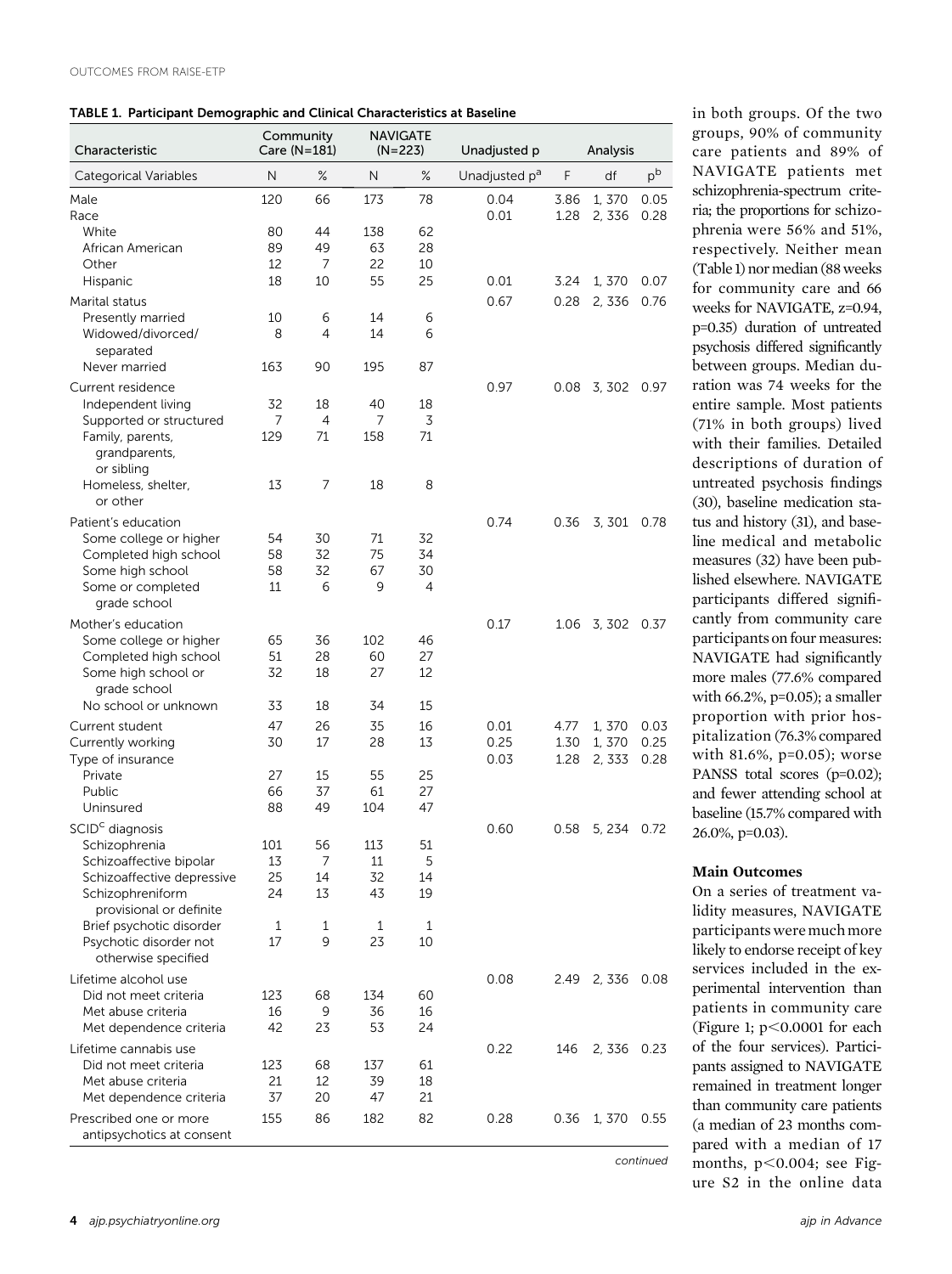#### TABLE 1, continued

| Characteristic                      |                                                             | Community<br>Care (N=181) | <b>NAVIGATE</b><br>$(N=223)$ |           | Unadjusted p              | Analysis |            |                           |
|-------------------------------------|-------------------------------------------------------------|---------------------------|------------------------------|-----------|---------------------------|----------|------------|---------------------------|
| <b>Categorical Variables</b>        | N<br>%<br>$\%$<br>Unadjusted p <sup>a</sup><br>$\mathsf{N}$ |                           | F                            | df        | $p^b$                     |          |            |                           |
| Number of prior<br>hospitalizations |                                                             |                           |                              |           | 0.01                      | 3.91     | 1,368      | 0.05                      |
| 0                                   | 34                                                          | 19                        | 54                           | 24        |                           |          |            |                           |
| $\mathbf{1}$                        | 75                                                          | 41                        | 106                          | 48        |                           |          |            |                           |
| $\overline{c}$                      | 32                                                          | 18                        | 37                           | 17        |                           |          |            |                           |
| $\geq$ 3                            | 40                                                          | 22                        | 24                           | 11        |                           |          |            |                           |
| <b>Continuous Variables</b>         | Mean                                                        | <b>SD</b>                 | Mean                         | <b>SD</b> | Unadjusted p <sup>a</sup> | F        | df         | $\mathsf{p}^{\mathsf{b}}$ |
| Age                                 | 23.08                                                       | 4.90                      | 23.18                        | 5.21      | 0.83                      | 0.14     | 1,370 0.71 |                           |
| Duration of untreated               | 211.43                                                      | 277.49                    | 178.91                       | 248.73    | 0.35 <sup>d</sup>         | 0.97     | 1,369 0.33 |                           |
| psychosis (weeks)                   |                                                             |                           |                              |           |                           |          |            |                           |
| Heinrichs-Carpenter                 |                                                             |                           |                              |           |                           |          |            |                           |
| Quality of Life Scale               |                                                             |                           |                              |           |                           |          |            |                           |
| Total score                         | 54.77                                                       | 18.99                     | 50.89                        | 18.44     | 0.04                      | 2.70     | 1,369 0.10 |                           |
| Interpersonal relations             | 20.07                                                       | 8.53                      | 19.51                        | 8.84      | 0.52                      | 0.51     | 1, 369     | 0.48                      |
| Instrumental role                   | 6.82                                                        | 6.86                      | 4.54                         | 6.07      | 0.01                      | 7.51     | 1,369 0.01 |                           |
| Intrapsychic foundations            | 21.39                                                       | 7.29                      | 20.36                        | 6.69      | 0.14                      | 1.60     | 1,369 0.21 |                           |
| Common objects                      | 6.49                                                        | 2.25                      | 6.48                         | 2.36      | 0.95                      | 0.03     | 1,369 0.86 |                           |
| and activities                      |                                                             |                           |                              |           |                           |          |            |                           |
| Positive and Negative               |                                                             |                           |                              |           |                           |          |            |                           |
| Syndrome Scale                      |                                                             |                           |                              |           |                           |          |            |                           |
| Total score                         | 74.54                                                       | 14.87                     | 78.32                        | 14.95     | 0.01                      | 5.56     | 1,369      | 0.02                      |
| Factor scores (27)                  |                                                             |                           |                              |           |                           |          |            |                           |
| Positive                            | 12.13                                                       | 3.79                      | 12.32                        | 3.88      | 0.62                      | 0.32     | 1,369 0.57 |                           |
| Negative                            | 16.34                                                       | 4.96                      | 16.98                        | 5.34      | 0.22                      | 0.80     | 1,369      | 0.37                      |
| Disorganized/concrete               | 7.34                                                        | 2.63                      | 8.18                         | 2.83      | 0.01                      | 7.03     | 1,369 0.01 |                           |
| Excited                             | 6.38                                                        | 2.30                      | 7.05                         | 3.06      | 0.02                      | 5.83     | 1,369      | 0.02                      |
| Depressed                           | 7.93                                                        | 3.42                      | 8.16                         | 3.22      | 0.49                      | 0.34     | 1,369 0.56 |                           |
| <b>Calgary Depression Scale</b>     | 4.66                                                        | 4.30                      | 4.65                         | 4.27      | 0.99                      | 0.01     | 1,369      | 0.99                      |
| for Schizophrenia                   |                                                             |                           |                              |           |                           |          |            |                           |
| Clinical Global                     | 3.96                                                        | 0.83                      | 4.12                         | 0.80      | 0.05                      | 3.37     | 1,369 0.07 |                           |
| Impressions                         |                                                             |                           |                              |           |                           |          |            |                           |
| Severity Scale                      |                                                             |                           |                              |           |                           |          |            |                           |
| Duration of lifetime                | 48.46                                                       | 48.98                     | 40.60                        | 42.88     | 0.13 <sup>d</sup>         | 2.74     | 1,369 0.10 |                           |
| antipsychotic                       |                                                             |                           |                              |           |                           |          |            |                           |
| medication at                       |                                                             |                           |                              |           |                           |          |            |                           |
| consent (days)                      |                                                             |                           |                              |           |                           |          |            |                           |

a Not adjusted for clustered, randomized design.

b The p values were adjusted for the clustered design by using a linear, negative binomial, logit, or generalized logit mixedeffects model with cluster-specific random effects.<br><sup>c</sup> SCID=Structured Clinical Interview for DSM-IV.

<sup>d</sup> For the duration measures, the unadjusted p values are of the Mann-Whitney U test.

supplement) and were more likely to have received mental health outpatient services each month than community care subjects (a mean of 4.53 services, SD=5.07, compared with a mean of 3.67 services, SD=5.93) (t=2.49, p=0.013).

On the primary outcome measure, the Quality of Life Scale total score, NAVIGATE participants experienced significantly greater improvement during the 2-year assessment period than those in community care (group by time interaction  $p<0.02$ ; Figure 2; Table 2; and Table S1 in the data supplement), with an effect size of 0.31 and of a clinically meaningful magnitude (33). More improvement was also found on the subscales "interpersonal relations," "intrapsychic foundations" (i.e., sense of purpose, motivation, curiosity, and emotional engagement), and engagement with "common objects and activities." Service Use and Resource Form data showed significantly greater gains for NAVIGATE regarding the proportion of participants who were either working or going to school at any time during each month (group by time interaction  $p<0.05$ ; see Figure S3 in the data supplement).

NAVIGATE participants experienced greater improvement on PANSS total scores  $(p<0.02)$ , on the PANSS depressive factor  $(p<0.05)$ , and on the Calgary Depression Scale for Schizophrenia  $(p<0.04)$  between baseline and 24 months. There were no significant group differences on the CGI severity score.

The average rate of hospitalization was 3.2% per month for NAVIGATE participants and 3.7% per month for community care participants. Over the 2 years, 34% of the NAVIGATE group and 37% of the community care group (adjusted for length of exposure) had been hospitalized for psychiatric indications (n.s.).

# Moderating Effect of Duration of Untreated Psychosis

Median duration of untreated psychosis was a significant moderator of the treatment effect on total Quality of Life Scale and PANSS scores over

time (Figure 3; see Table S2 in the data supplement). There was a substantial difference in effect sizes comparing the change between treatments for participants with a duration of untreated psychosis of  $\leq$ 74 weeks and those with a duration of untreated psychosis of  $>74$  weeks: 0.54 compared with 0.07 for Quality of Life Scale, and 0.42 compared with 0.13 for PANSS scores, respectively.

#### **DISCUSSION**

RAISE-ETP accomplished the primary goals of the NIMH RAISE initiative. We developed a comprehensive recoveryoriented, evidence-based intervention for first-episode psychosis (19); trained more than 100 community providers in early intervention principles and to deliver manual-based,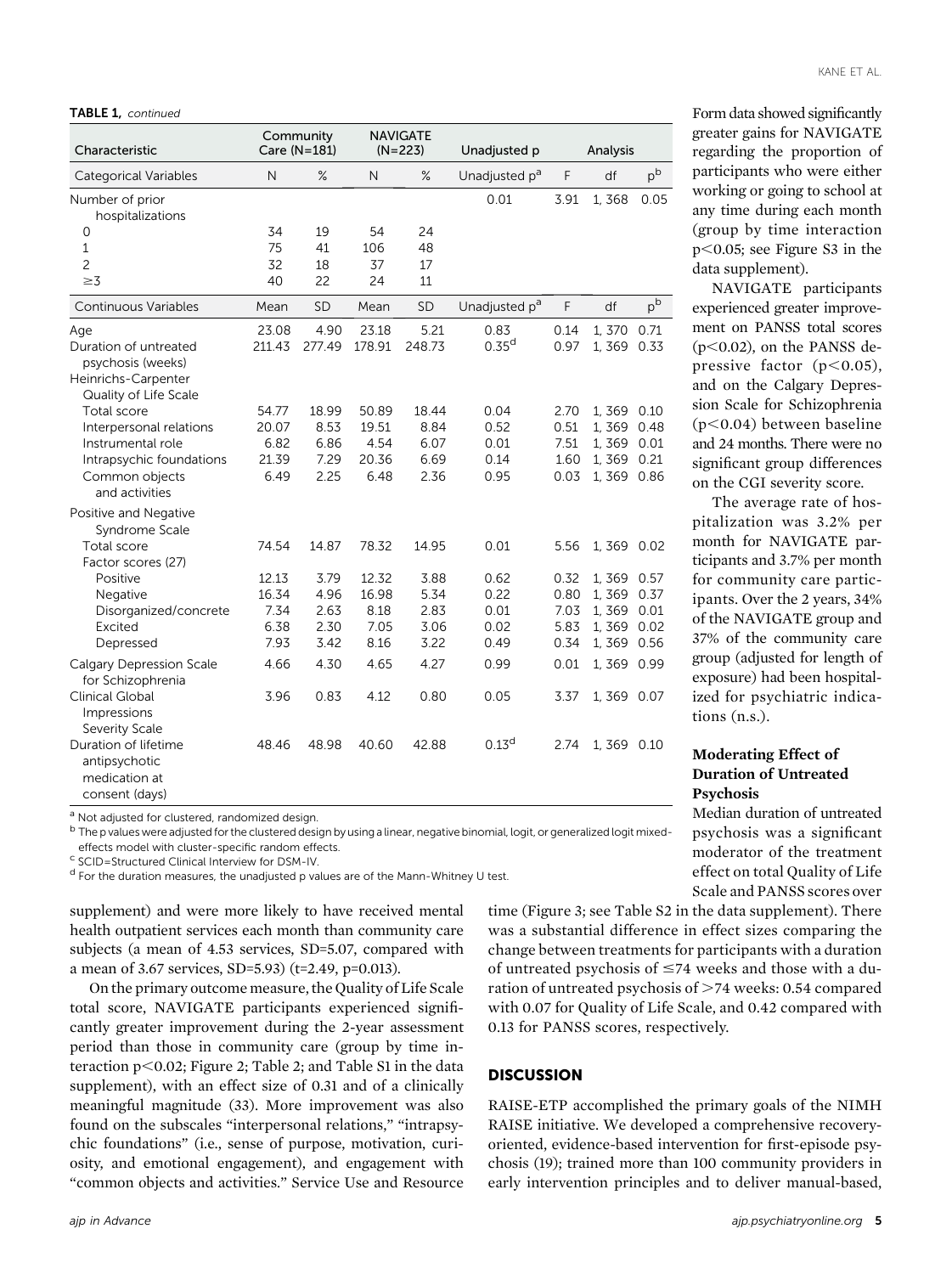#### FIGURE 1. Patient Self-Reported Use of NAVIGATE Model Targeted Services During Study Period at NAVIGATE and Community Care Sites<sup>a</sup>

**A. Supported Employment/Education: Have you met with a person who is helping you get a job in the community or furthering your education?**

**B. Individual Resiliency Training: Have you had individual sessions with a mental health care provider who helps you work on your goals and look positively toward the future?**



**and side effects before you met with your psychiatrist or nurse practitioner?b**



20

40

60

80

100

<sup>a</sup> The test statistics and p values are of the treatment effect from a mixed logistic model. Comparing NAVIGATE with community care, for supported employment t=5.98 and p<0.0001; for individual resiliency training t=5.75 and p<0.0001; for COMPASS decision support t=5.15 and p<0.0001; and

 $\bullet$ 

Community Care

for family psychoeducation t=6.48 and p $<$ 0.0001. b Limited to patients being prescribed medications.

coordinated specialty care; and successfully implemented the NAVIGATE model in 17 real-world community clinics serving a racially and ethnically heterogeneous patient mix. NAVIGATE programs operated continuously between 2010 and 2014, demonstrating sustained model implementation. RAISE-ETP is the first multisite, randomized controlled trial of coordinated specialty care conducted in the United States, and the first anywhere to simultaneously include all of the following elements: randomized concurrent controls; masked assessment of primary and secondary outcomes; and manual-driven intervention with ongoing training and fidelity metrics. Most importantly, NAVIGATE improved outcomes for patients over 24 months, with effects seen in length of time in treatment, quality of life, participation in work and school, and symptoms. These are outcomes of importance to service users, family members, and clinicians.

0

20

40

**Percent with service use in past 30 days**

Percent with service use in past 30 days

60

80

100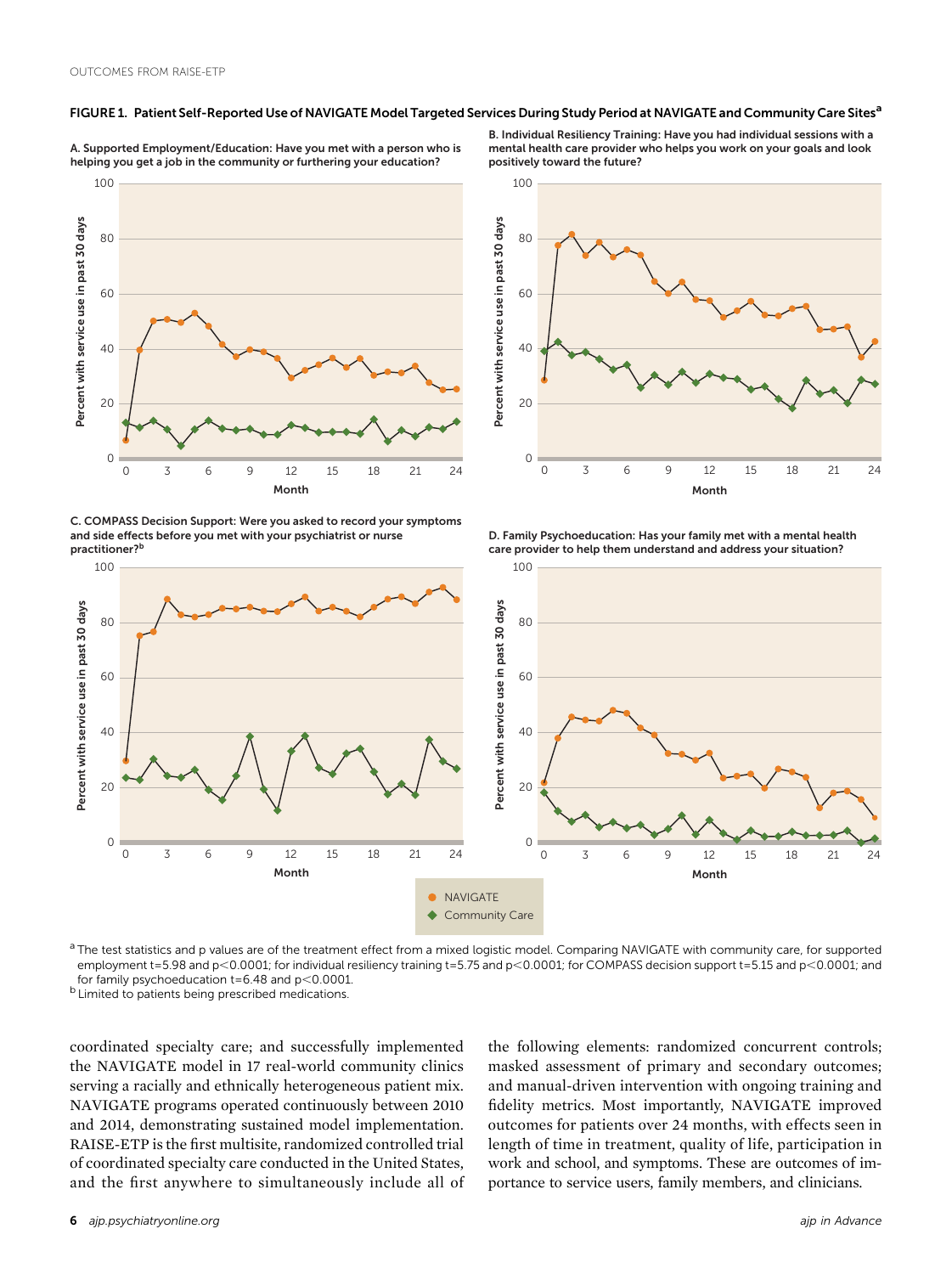



#### FIGURE 2. Model-Based Estimates of Heinrichs-Carpenter Quality of Life (QLS) Total Score and PANSS Total Score<sup>a</sup>

a PANSS=Positive and Negative Syndrome Scale.

<sup>b</sup> Treatment by square root of time interaction, p=0.015.

 $\textdegree$  Treatment by square root of time interaction, p=0.016.

Our results are likely to generalize to many U.S. community care settings that wish to implement specialty care teams for young persons with first-episode psychosis. Insurance covered some NAVIGATE services (e.g., individual and family therapy, medication management), but supplements are needed to make first-episode services viable (34). Congress recently allocated additional funds to the Substance Abuse and Mental Health Services Administration (SAMHSA) to subsidize first-episode psychosis services not covered by insurance, such as assertive outreach, care coordination, and supported employment and education (35, 36). Since 2014, 32 states have moved toward earlier intervention by combining SAMHSA funds with services reimbursed by public or private insurance, and in some cases with increased state funding for first-episode psychosis programs.

Three multielement treatment studies have been conducted outside the United States, although only one (14, 15) included exclusively first-episode psychosis patients. The Lambeth Early Onset (LEO) study (12, 13, 37) randomly allocated 144 patients in London with a first or second psychotic episode to "specialist services" or to "care as usual" for 18 months. Patients had a median age of 25, 24% were Caucasian, and 58% were living with family. Data on duration of untreated psychosis were not provided. Individuals receiving specialist services had fewer readmissions (but were not less likely to have ever been readmitted or to have shorter admissions) and had better social and vocational functioning, quality of life, and medication adherence. At followup, only 58% of participants had a diagnosis of schizophrenia, schizotypal disorder, or delusional disorder.

In the Danish OPUS study (14, 15) 547 first-episode psychosis patients with  $\leq$ 12 weeks of exposure to antipsychotic medications were randomly assigned to "integrated" or to "standard" treatment. Patients in OPUS and our study differed in age and living situation; patients in OPUS were 3 years older onaverage, and 78%lived alone orwitha partner.The only data reported on duration of untreated psychosis was a median of  $<$  50 weeks. At 2-year follow-up, the integrated treatment group was more likely to have remained in treatment and had significantly lower levels of psychotic and negative symptoms, but there was no difference in mean number of days spent in hospital. The proportion of patients hospitalized was 59% in year 1 and 26% in year 2 among patients receiving integrated care. With standard care, the respective rates were 71% and 39%. Differences were significant during year 1 but not during year 2. Of note, overall hospitalization rates in both groups were considerably higher than in our study. Patients in integrated care experienced significantly less substance misuse, better adherence to care, and more satisfaction with care. Neither LEO nor OPUS included formal SEE, a robust evidencebased practice, which emphasizes further that these studies are not identical to our study.

Grawe et al. (38) studied 50 patients with less than 2 years of illness duration; most of the patients were diagnosed with schizophrenia, but not necessarily first episode. At 2 years, hospitalization rates were 33% in the enhanced intervention group and 50% among control subjects (difference not significant). Although individual outcomes did not differ, the percentage of participants having a good outcome based upon a "Clinical Composite Index" was significantly higher in the intervention group (53% compared with 25%).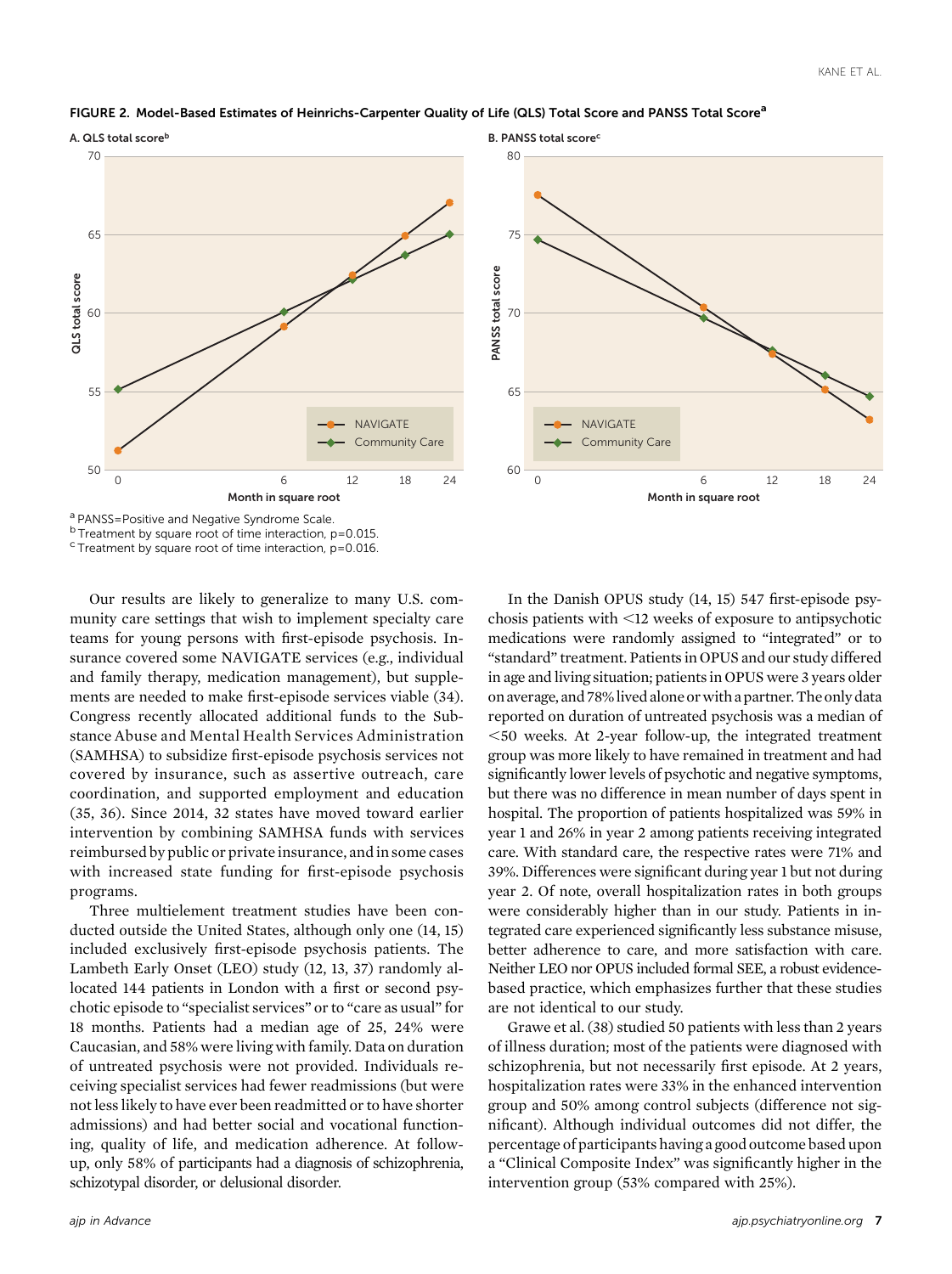|                                                         |                         | Change From<br>Baseline to 24 Months |                |                    | <b>Differential Change</b><br>Between CC and<br>NAV at 24 Months |           |         | Treatment by<br>Time Interaction |        |
|---------------------------------------------------------|-------------------------|--------------------------------------|----------------|--------------------|------------------------------------------------------------------|-----------|---------|----------------------------------|--------|
| Measure                                                 | Mean                    | <b>SE</b>                            | Cohen's d      | Mean               | <b>SE</b>                                                        | Cohen's d | t       | р                                |        |
| Heinrichs-Carpenter Quality of<br>Life Scale            |                         |                                      |                |                    |                                                                  |           |         |                                  |        |
| Total scoreb,c,d                                        | CC<br><b>NAV</b>        | 9.891<br>15.793                      | 1.918<br>1.624 | 0.53<br>0.84       | 5.902                                                            | 2.408     | 0.31    | 2.45                             | 0.0145 |
| <b>Subscales</b>                                        |                         |                                      |                |                    |                                                                  |           |         |                                  |        |
| Interpersonal relationsb,c,d                            | <b>CC</b><br><b>NAV</b> | 3.494<br>5.691                       | 0.763<br>0.635 | 0.40<br>0.65       | 2.198                                                            | 0.942     | 0.25    | 2.33                             | 0.0199 |
| Instrumental roleb,c,d,e                                | CC<br><b>NAV</b>        | 3.418<br>5.271                       | 0.801<br>0.692 | 0.52<br>0.81       | 1.854                                                            | 1.059     | 0.28    | 1.75                             | 0.0804 |
| Intrapsychic foundationsb,c,d                           | CC                      | 2.144                                | 0.616          | 0.31               | 1.548                                                            | 0.744     | 0.22    | 2.08                             | 0.0377 |
| Common objects and activitiesb,c,d                      | <b>NAV</b><br>CC        | 3.692<br>0.971                       | 0.510<br>0.184 | 0.53<br>0.42       | 0.483                                                            | 0.221     | 0.21    | 2.18                             | 0.0294 |
| Positive and Negative Syndrome Scale                    | <b>NAV</b>              | 1.453                                | 0.151          | 0.63               |                                                                  |           |         |                                  |        |
| Total scoreb,c,e                                        | CC                      | $-9.989$                             | 1.383          | $-0.67$            | $-4.324$                                                         | 1.792     | $-0.29$ | $-2.41$                          | 0.0161 |
|                                                         | <b>NAV</b>              | $-14.313$                            | 1.140          | $-0.95$            |                                                                  |           |         |                                  |        |
| Factor scores (27)                                      |                         |                                      |                |                    |                                                                  |           |         |                                  |        |
| Positiveb,c,e                                           | CC<br><b>NAV</b>        | $-2.519$<br>$-2.742$                 | 0.385<br>0.322 | $-0.66$<br>$-0.72$ | $-0.224$                                                         | 0.502     | $-0.06$ | $-0.45$                          | 0.6560 |
| Negativeb,c,e                                           | CC<br><b>NAV</b>        | $-2.280$<br>$-2.972$                 | 0.530<br>0.426 | $-0.44$<br>$-0.57$ | $-0.693$                                                         | 0.680     | $-0.13$ | $-1.02$                          | 0.3087 |
| Disorganized or concreteb,c,e                           | CC                      | $-0.721$                             | 0.294          | $-0.26$            | $-0.685$                                                         | 0.391     | $-0.25$ | $-1.75$                          | 0.0804 |
| Excitedb,c,e                                            | <b>NAV</b><br>CC        | $-1.406$<br>$-0.241$                 | 0.258<br>0.305 | $-0.51$<br>$-0.09$ | $-0.703$                                                         | 0.404     | $-0.25$ | $-1.74$                          | 0.0823 |
| Depressedb,c,e                                          | <b>NAV</b><br>CC        | $-0.944$<br>$-0.893$                 | 0.265<br>0.290 | $-0.34$<br>$-0.27$ | $-0.770$                                                         | 0.375     | $-0.23$ | $-2.05$                          | 0.0407 |
|                                                         | <b>NAV</b>              | $-1.662$                             | 0.239          | $-0.50$            |                                                                  |           |         |                                  |        |
| <b>Clinical Global Impressions</b>                      | CC                      | $-0.606$                             | 0.079          | $-0.74$            | $-0.140$                                                         | 0.092     | $-0.17$ | $-1.52$                          | 0.1292 |
| Severity Scale <sup>d</sup>                             | <b>NAV</b>              | $-7.460$                             | 0.066          | $-9.12$            |                                                                  |           |         |                                  |        |
| <b>Calgary Depression Scale</b><br>for Schizophreniab,d | CC<br><b>NAV</b>        | $-1.196$<br>$-1.981$                 | 0.327<br>0.277 | $-0.28$<br>$-0.46$ | $-0.785$                                                         | 0.365     | $-0.18$ | $-2.15$                          | 0.0318 |

|  |  |  | TABLE 2. The Estimated Model-Based Change From Baseline to 24 Months and the Differential Change by Treatment With Effect Size <sup>a</sup> |
|--|--|--|---------------------------------------------------------------------------------------------------------------------------------------------|
|  |  |  |                                                                                                                                             |

a CC=Community Care; NAV=NAVIGATE. The means are based on a linear mixed-effects model with random intercepts and slopes at the individual and site level with repeated measures. In addition to the interaction of square root of time by treatment, models included the indicated covariates.

b Included covariate of gender.

<sup>c</sup> Included covariate of student status.

d Included covariate of PANSS.

<sup>e</sup> Included covariate of main treatment effect.

In the United States, Srihari and colleagues (16) randomly assigned 120 first-episode psychosis patients with  $\leq$  12 weeks of antipsychotic medication exposure to the Specialized Treatment Earlyin Psychosis (STEP) program at an academic community mental health center or to usual care in the community. The mean duration of untreated psychosis was 40 weeks. Assessments were not masked. Compared with usual care recipients, after 1 year of participation, STEP recipients experienced significantly greater reductions in symptoms, required less inpatient care (hospitalization rates were 23% compared with 44%), and were more likely to be working or going to school. Neither quality of life nor social functioning differed between treatments.

Given NAVIGATE's effect on treatment retention, quality of life, and symptom improvement, we expected a larger difference between treatment conditions in postenrollment hospitalization. However, the 34% rate for NAVIGATE is comparable to hospitalization rates for integrated treatment

programs in the four prior multicomponent first-episode psychosis intervention studies (23%-59%). Postenrollment hospitalization rates for standard care in these studies  $(44\% -$ 71%) were uniformly higher than the rate in community care (37%). All sites randomized to community care had expressed eagerness to participate in RAISE-ETP and had the staff, administrative support, and desire to implement a coordinated specialty care program. Hence, community care sites may have had the motivation and resources available to serve clients with first-episode psychosis, resulting inlower hospitalization rates compared with unselected community sites.

The observation that patients with shorter duration of untreated psychosis derived substantially more benefit from NAVIGATE is important. Prolonged duration of untreated psychosisis an issue of national importance; reducing duration of untreated psychosis from current levels of  $>1$  year to the recommended standard of  $\leq$ 3 months (11) should be a major focus of applied research efforts.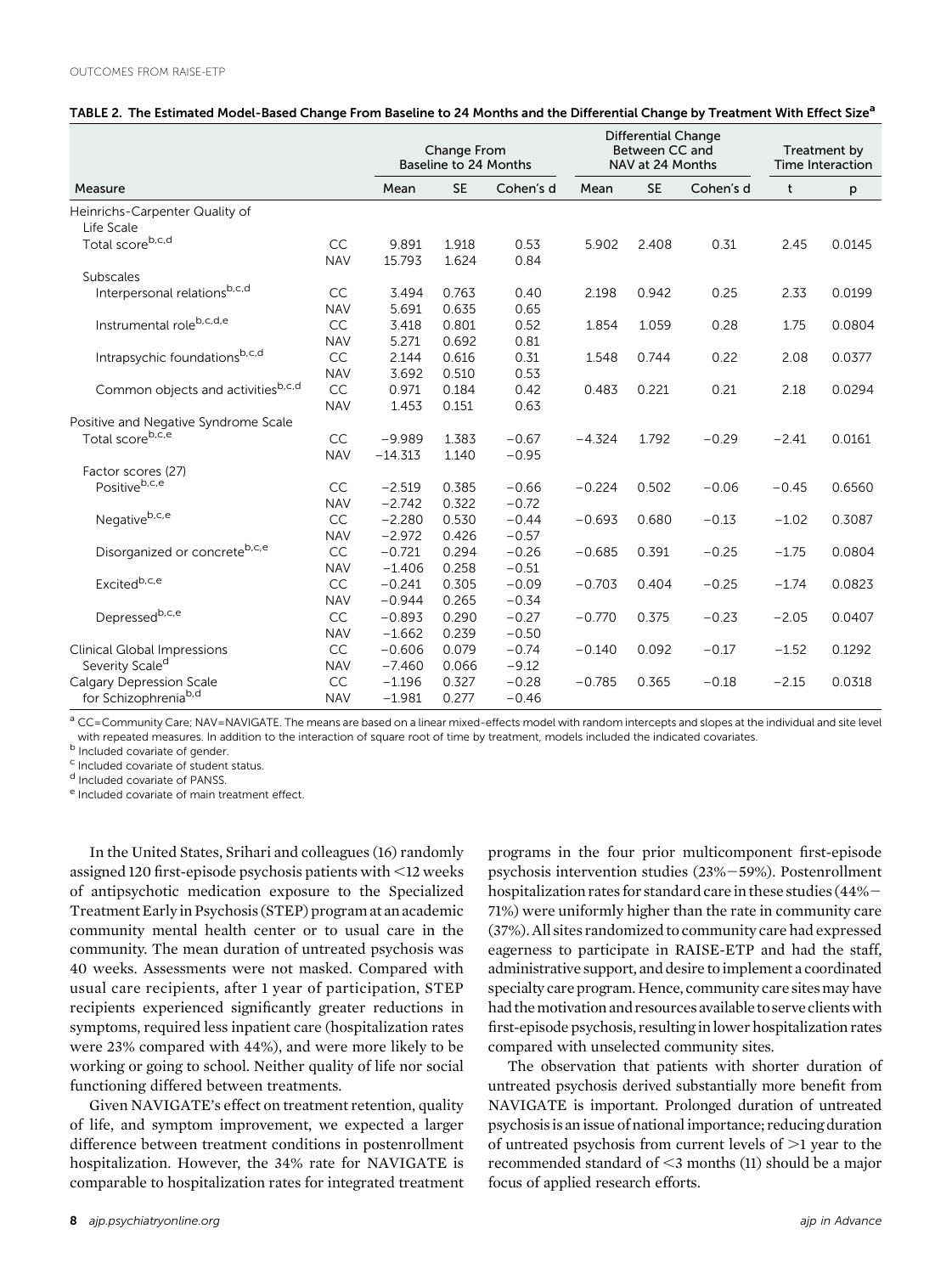

#### FIGURE 3. Heinrichs-Carpenter Quality of Life (QLS) Total Score and PANSS Total Score: Effects of Shorter or Longer Duration of Untreated Psychosis (DUP) Based on a Model With Square Root Transformation of Months<sup>a</sup>

a In the model, DUP and DUP by square root of time by treatment terms were included as covariates in addition to the covariates listed in Table 2. The DUP by square root of time term was found not to be significant for either outcome. PANSS=Positive and Negative Syndrome Scale; CC=Community Care; NAV=NAVIGATE.

 $b$  DUP by treatment by square root of time interaction, p=0.003.

 $\degree$  DUP by treatment by square root of time interaction, p=0.043.

A key question is the sustained benefit of comprehensive specialty care programs. The long-term OPUS trial outcomes suggest that the benefits of participation in a 2-year intensive early intervention program do not persist in a 5-year followup (39). It is also possible, as suggested by Linszen et al. (6), that the positive effects of intensive early treatment are sustained only when patients continue to receive specialized services. The length of time subjects were eligible to receive NAVIGATE services after the completion of the 2-year period that is the focus of this report varied. An ongoing follow-up study will extend outcome assessment for a total of 5 years to provide information on longer-term effects and optimal treatment duration.

### **CONCLUSIONS**

The RAISE-ETP study demonstrates that diverse U.S. community clinics can implement a team-based model of first-episode psychosis care, producing greater improvement in clinical and functional outcomes as compared with standard care. These effects were more pronounced for those with shorter duration of untreated psychosis, suggesting that the receipt of appropriate first-episode psychosis treatment at the proper time in the illness course can have a substantial impact on outcomes.

#### AUTHOR AND ARTICLE INFORMATION

From the Division of Psychiatry Research, Zucker Hillside Hospital, North Shore–Long Island Jewish Health System, Glen Oaks, N.Y.; the

Departments of Psychiatry and of Molecular Medicine, Hofstra North Shore–Long Island Jewish School of Medicine, and the Department of Mathematics, Hofstra University, Hempstead, N.Y.; the Feinstein Institute for Medical Research, Manhasset, N.Y.; the Department of Psychiatry and Behavioral Sciences, Albert Einstein College of Medicine, Bronx, N.Y.; the Department of Psychiatry, SUNY Downstate Medical Center, Brooklyn, N.Y.; the Departments of Occupational Therapy, Psychiatry, and Psychology, Center for Psychiatric Rehabilitation, Boston University, Boston; the Departments of Psychology and of Social Medicine, University of North Carolina at Chapel Hill, Chapel Hill, N.C.; the School of Psychology, Australian Catholic University, Melbourne; the Department of Psychiatry, Yale Medical School, and Yale School of Public Health, New Haven, Conn.; the Department of Psychiatry, Hotchkiss Brain Institute, University of Calgary, Calgary, Alta., Canada; the Geisel School of Medicine, Dartmouth College, Lebanon, N.H.; the Bureau of Behavioral Health, New Hampshire Department of Health and Human Services, Concord, N.H.; Nathan Kline Institute, Orangeburg, N.Y.; Minnesota Center for Chemical and Mental Health, School of Social Work, University of Minnesota, St. Paul; the Semel Institute of Neuroscience and Human Behavior, UCLA, Los Angeles; University of Texas Southwestern Medical Center, Dallas; the Department of Psychiatry, University of Texas Health Science Center at San Antonio, San Antonio, Tex.; and the Division of Services and Intervention Research, NIMH, Rockville, Md.

Address correspondence to Dr. Kane ([psychiatry@nshs.edu\)](mailto:psychiatry@nshs.edu).

Partial data were presented at the 9th International Conference on Early Psychosis, Tokyo, Nov. 17–19, 2014; at the International Congress on Schizophrenia Research, Colorado Springs, Colo., March 28–April 1, 2015; and at the National Council for Behavioral Health Conference, Orlando, Fla., April 20–22, 2015.

This work has been funded in whole or in part with funds from the American Recovery and Reinvestment Act and from NIMH under contract HHSN271200900019C. Additional support for these analyses was provided by an NIMH Advanced Centers for Intervention and/or Services Research award (P30MH090590) to Dr. Kane.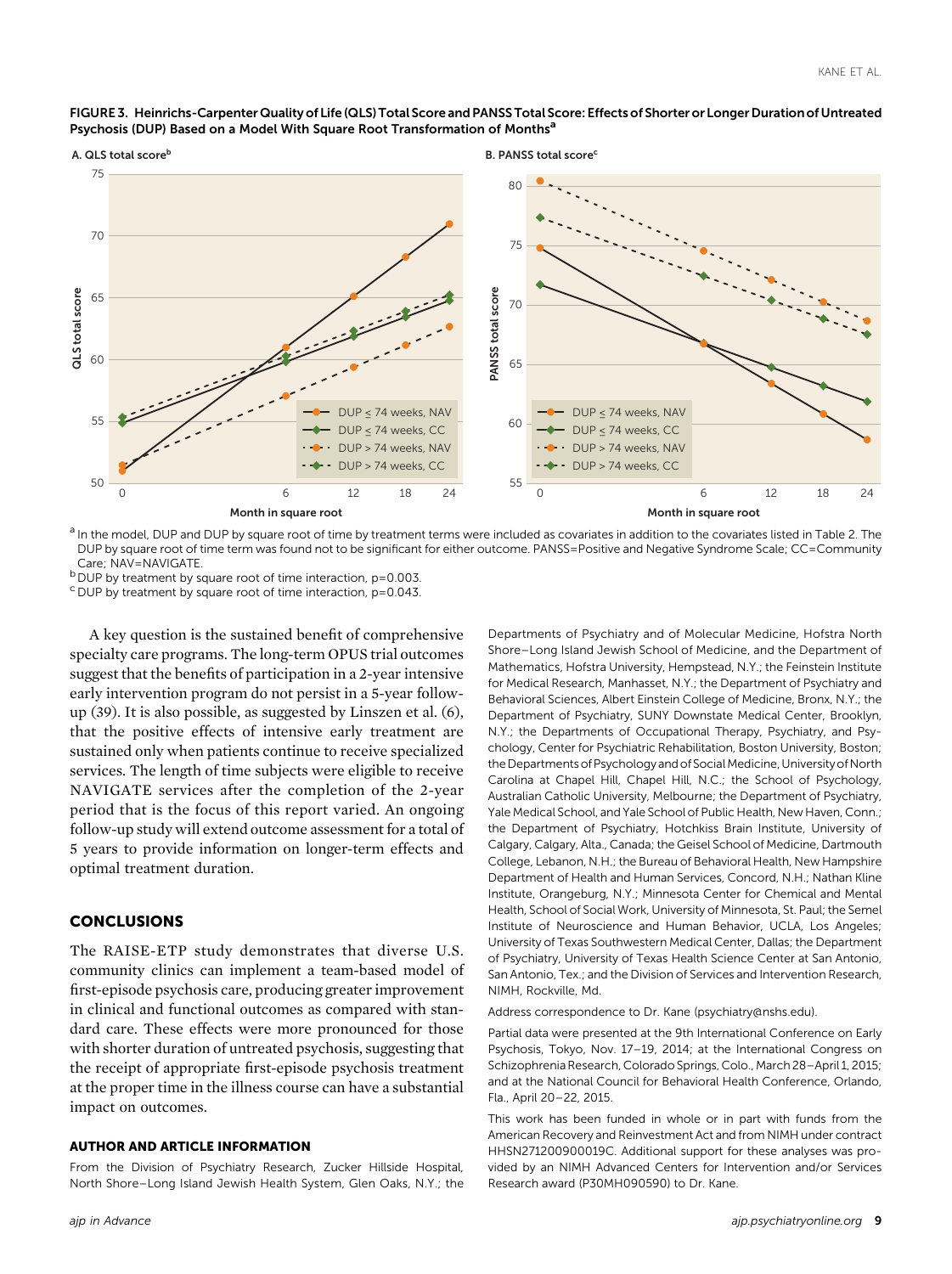The authors gratefully acknowledge the contribution of their collaborating partner MedAvante for the conduct of the centralized diagnostic interviews and assessments. Without their involvement this study would not have been possible. The authors appreciate the efforts of the team at the Nathan Kline Institute for data management. Thomas Ten Have and Andrew Leon played key roles in the design of the study, particularly for the statistical analysis plan. The authors mourn the untimely deaths of both. Robert Gibbons and Donald Hedekker provided insightful consultation on data analysis. The authors thank all of their core collaborators and consultants for their invaluable contributions.

The contents of this article are solely the responsibility of the authors and do not necessarily represent the views of NIMH or the U.S. Department of Health and Human Services.

Clinical trials registration: NCT01321177: An Integrated Program for the Treatment of First Episode of Psychosis (RAISE ETP) ([http://www.](http://www.clinicaltrials.gov/ct2/show/NCT01321177) [clinicaltrials.gov/ct2/show/NCT01321177\)](http://www.clinicaltrials.gov/ct2/show/NCT01321177).

The authors are indebted to the many clinicians, research assistants, and administrators at the participating sites for their enthusiasm and terrific work on the project as well as the participation of the hundreds of patients and families who made the study possible with their time, trust, and commitment. The participating sites are listed below:

Burrell Behavioral Health (Columbia), Burrell Behavioral Health (Springfield), Catholic Social Services of Washtenaw County, Center for Rural and Community Behavior Health New Mexico, Cherry Street Health Services, Clinton-Eaton-Ingham Community Mental Health Authority, Cobb County Community Services Board, Community Alternatives, Community Mental Health Center of Lancaster County, Community Mental Health Center, Inc., Eyerly Ball Iowa, Grady Health Systems, Henderson Mental Health Center, Howard Center, Human Development Center, Lehigh Valley Hospital, Life Management Center of Northwest Florida, Mental Health Center of Denver, Mental Health Center of Greater Manchester, Nashua Mental Health, North Point Health and Wellness, Park Center, PeaceHealth Oregon/Lane County Behavioral Health Services, Pine Belt Mental HC, River Parish Mental Health Center, Providence Center, San Fernando Mental Health Center, Santa Clarita Mental Health Center, South Shore Mental Health Center, St. Clare's Hospital, Staten Island University Hospital, Terrebonne Mental Health Center, United Services and University of Missouri-Kansas City School of Pharmacy.

Dr. Kane has been a consultant for Alkermes, Amgen, Bristol-Myers Squibb, Eli Lilly, EnVivo Pharmaceuticals (Forum), Forest, Genentech, H. Lundbeck, Intra-Cellular Therapies, Janssen Pharmaceutica, Johnson and Johnson, Merck, Novartis, Otsuka, Pierre Fabre, Reviva, Roche, Sunovion, and Teva; he has received honoraria for lectures from Bristol-Myers Squibb, Genentech, Janssen, Lundbeck, and Otsuka; and he is a shareholder inMedAvante and in Vanguard Research Group. Dr. Robinson has been a consultant to Asubio, Otsuka, and Shire; and he has received grants from Bristol-Myers Squibb, Janssen, and Otsuka. Dr. Schooler has served on advisory boards or as a consultant for Abbott, Alkermes, Amgen, Eli Lilly, Forum (formerly EnVivo), Janssen Psychiatry, Roche, and Sunovion; she has received grant or research support from Genentech, Neurocrine, and Otsuka; and she has served on a data monitoring board for Shire and on the faculty of the Lundbeck International Neuroscience Foundation. Dr. Brunette has received grant support from Alkermes. Dr. Correll has been a consultant or adviser to or has received honoraria from AbbVie, Actavis, Actelion, Alexza, Alkermes, Bristol-Myers Squibb, Cephalon, Eli Lilly, Genentech, Gerson Lehrman Group, Intra-Cellular Therapies, Janssen, Johnson and Johnson, Lundbeck, MedAvante, Medscape, Merck, Otsuka, Pfizer, ProPhase, Reviva, Roche, Sunovion, Supernus, Takeda, Teva, and Vanda; and he has received grant support from Bristol-Myers Squibb, Janssen, Johnson and Johnson, Novo Nordisk, Otsuka, and Takeda. Ms. Marcy is a shareholder in Pfizer. Mr. Robinson has received grant support fromOtsuka and is a shareholder in Pfizer. Dr. Kurian has received grant support from Evotec, Forest, Johnson and Johnson, Naurex, Pfizer, Rexahn, and Targacept. Dr. Miller has received payments for serving on a data monitoring committee for a study sponsored by Otsuka. The authors and their associates provide training and

Received May 15, 2015; revision received Sept. 3, 2015; accepted Sept. 4, 2015.

#### **REFERENCES**

- 1. Lopez AD, Mathers CD, Ezzati M, et al: Global Burden of Disease and Risk Factors. Washington, DC, World Bank, 2006
- 2. Jääskeläinen E, Juola P, Hirvonen N, et al: A systematic review and meta-analysis of recovery in schizophrenia. Schizophr Bull 2013; 39: 1296–1306
- 3. Bird V, Premkumar P, Kendall T, et al: Early intervention services, cognitive-behavioural therapy and family intervention in early psychosis: systematic review. Br J Psychiatry 2010; 197:350–356
- 4. Alvarez-Jiménez M, Parker AG, Hetrick SE, et al: Preventing the second episode: a systematic review and meta-analysis of psychosocial and pharmacological trials in first-episode psychosis. Schizophr Bull 2011; 37:619–630
- 5. Addington J: The promise of early intervention. Early Interv Psychiatry 2007; 1:294–307
- 6. Linszen D, Dingemans P, Lenior M: Early intervention and a five year follow up in young adults with a short duration of untreated psychosis: ethical implications. Schizophr Res 2001; 51:55–61
- 7. Cullberg J, Levander S, Holmqvist R, et al: One-year outcome in first episode psychosis patients in the Swedish Parachute project. Acta Psychiatr Scand 2002; 106:276–285
- 8. McGorry PD, Jackson HJ (eds): Recognition and Management of Early Psychosis: A Preventive Approach. New York, Cambridge University Press, 1999
- 9. Ventura J, Subotnik KL, Guzik LH, et al: Remission and recovery during the first outpatient year of the early course of schizophrenia. Schizophr Res 2011; 132:18–23
- 10. Uzenoff SR, Penn DL, Graham KA, et al: Evaluation of a multielement treatment center for early psychosis in the United States. Soc Psychiatry Psychiatr Epidemiol 2012; 47:1607–1615
- 11. Bertolote J, McGorry P: Early intervention and recovery for young people with early psychosis: consensus statement. Br J Psychiatry Suppl 2005; 48:s116–s119
- 12. Craig TK, Garety P, Power P, et al: The Lambeth Early Onset (LEO) Team: randomized controlled trial of the effectiveness of specialised care for early psychosis. Brit Med J 2004; 329:1067
- 13. Garety PA, Craig TK, Dunn G, et al: Specialised care for early psychosis: symptoms, social functioning and patient satisfaction: randomised controlled trial. Br J Psychiatry 2006; 188:37–45; correction, 188:295
- 14. Thorup A, Petersen L, Jeppesen P, et al: Integrated treatment ameliorates negative symptoms in first episode psychosis: results from the Danish OPUS trial. Schizophr Res 2005; 79:95–105
- 15. Petersen L, Jeppesen P, Thorup A, et al: A randomised multicentre trial of integrated versus standard treatment for patients with a first episode of psychotic illness. Brit Med J. 2005; 331:602
- 16. Srihari VH, Tek C, Kucukgoncu S, et al. First-episode service for psychotic disorders in the U.S. public sector: a pragmatic, randomized control trial. Psychiatr Serv. 2015; 66:705–712
- 17. Kane JM, Schooler NR, Marcy P, et al: The RAISE early treatment program for first-episode psychosis: background, rationale, and study design. J Clin Psychiatry 2015; 76:240–246
- 18. Donner A, Klar N: Design and Analysis of Cluster Randomization Trials in Health Research, 1st ed. Chichester, UK, Wiley, 2010
- 19. Mueser KT, Penn DL, Addington J, et al: The NAVIGATE program for first-episode psychosis: rational, overview, and description of psychosocial components. Psychiatr Serv 2015; 66:680–690
- 20. GodolphinW: Shared decision-making. Healthc Q 2009; 12:e186–e190